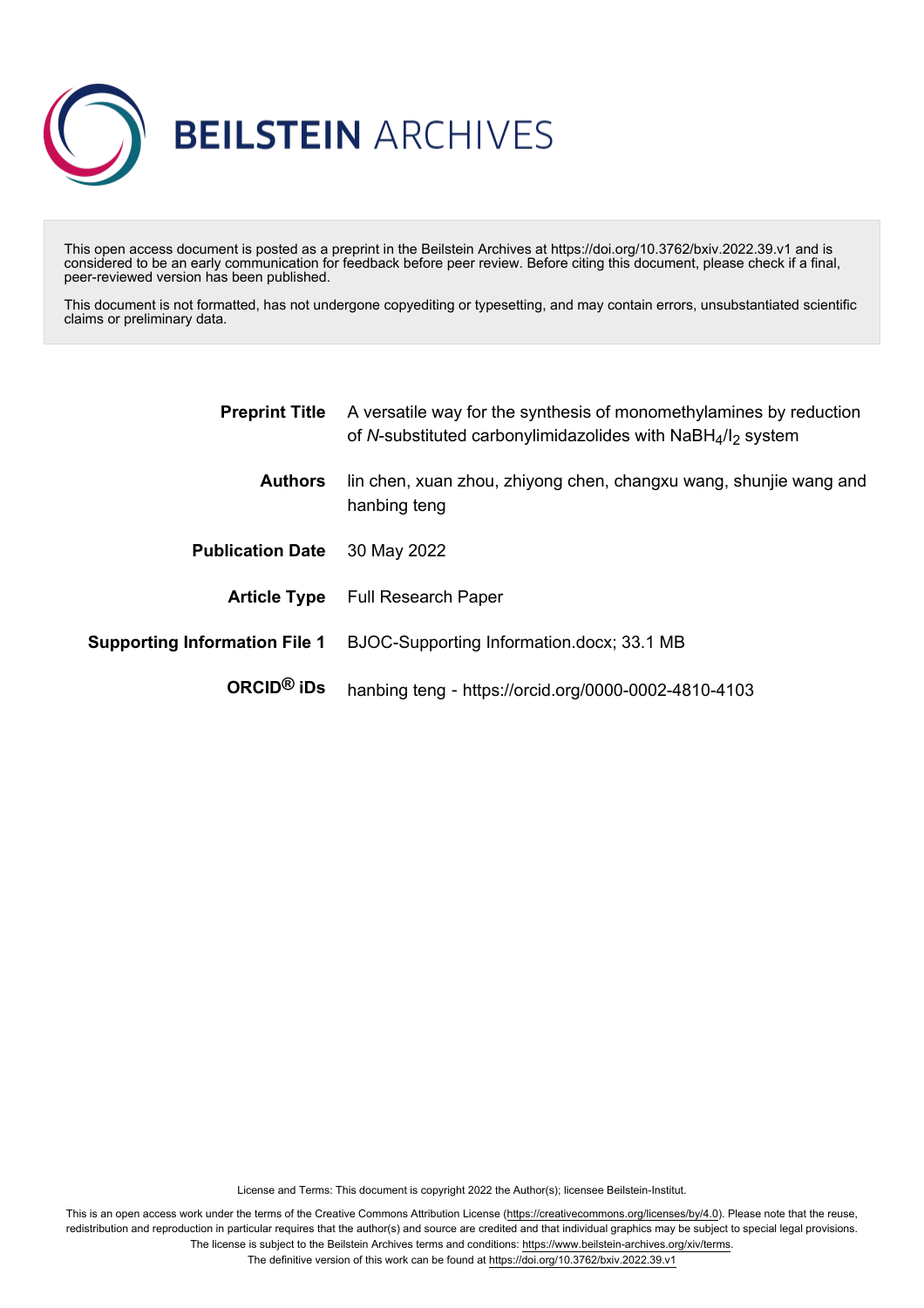# **A versatile way for the synthesis of monomethylamines by reduction of** *N***-substituted carbonylimidazolides with NaBH4/I<sup>2</sup> system**

Lin Chen, Xuan Zhou, Zhiyong Chen, Changxu Wang, Shunjie Wang and Hanbing Teng\*

Address: School of Chemistry, Chemical Engineering and Life Sciences, Wuhan University of Technology, 122 Luoshi Road, Wuhan, 430070, China.

Email: Hanbing Teng\* - wdthb@163.com

\* Corresponding author

## **Abstract**

An economical and versatile protocol for the one-pot synthesis of monomethylamines by reduction of the *N*-substituted carbonylimidazolides with NaBH<sub>4</sub>/I<sub>2</sub> in THF at reflux was described. By this method, no special catalyst is used and various monomethylamines can be easily obtained in a moderate to good yield from a wide range of raw materials including amines (primary amines and secondary amines), carboxylic acids and isocyanates. Besides, interesting reduction selectivity was demostrated. Exploration of the reaction process shows that it undergoes a two-step pathway via the formamide intermediate and the reduction of the formamide intermediate to monomethylamine is the rate-determining step. This work can contribute significantly to better expanding the application of the N-substituted carbonylimidazolides.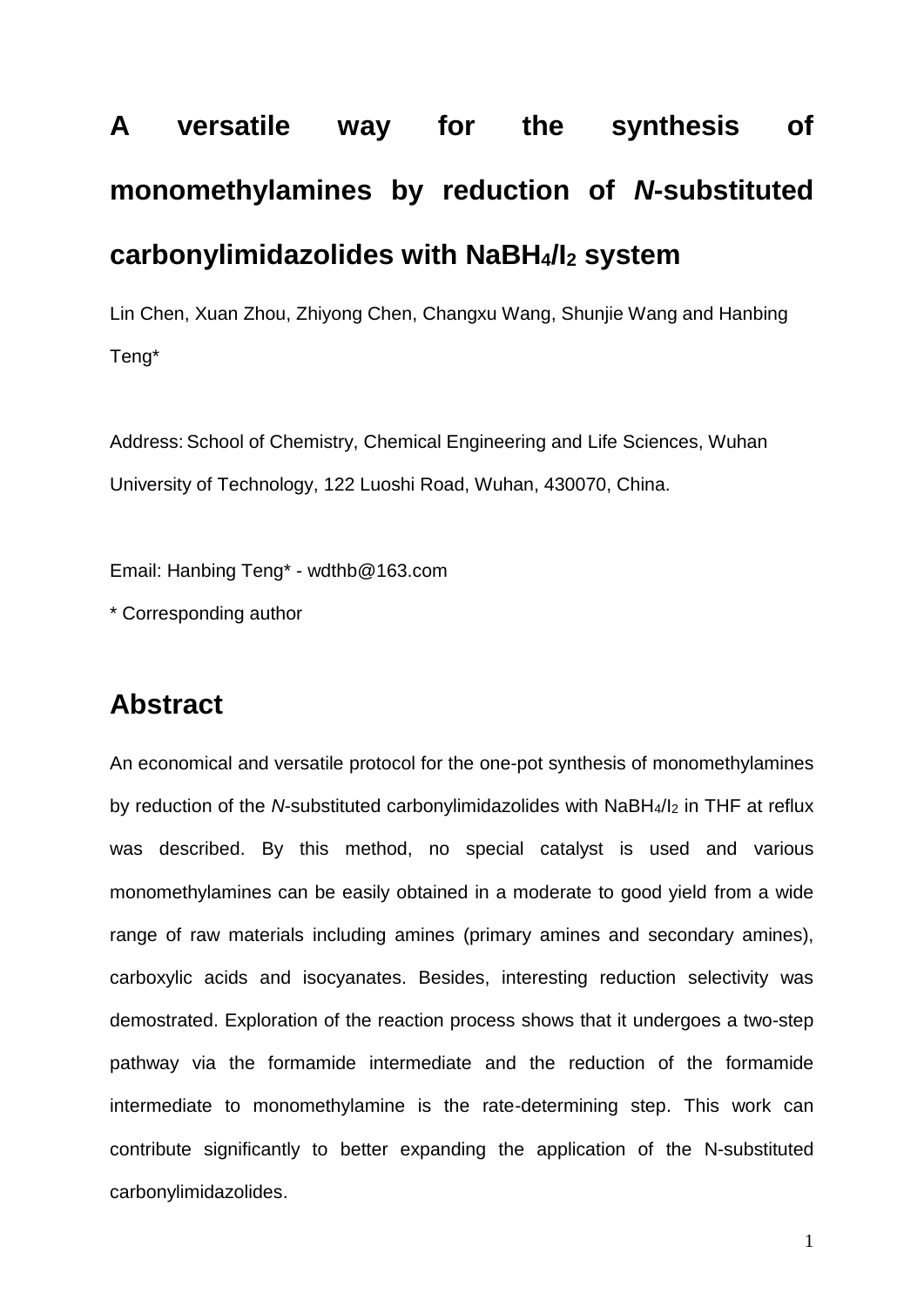## **Keywords**

Monomethylamines; N-Substituted carbonylimidazolides; Reduction; Amines; Carboxylic acids; Isocyanates

## **Introduction**

*N*-Methyl amines are widely found in natural products, fine chemicals, agrochemicals, pharmaceuticals and dyes<sup>[1]</sup>. Traditional methods for the preparation of *N*-methyl amines involve the direct methylation of amines by using methyl halides<sup>[2]</sup>, dimethyl sulphate<sup>[3]</sup>, diazomethane<sup>[4]</sup>, methyl triflate<sup>[5]</sup> or dimethyl carbonate<sup>[6]</sup> as the methylation reagents and the reductive amination reactions by using formaldehyde or paraformaldehyde as the "indirect" alkylation reagent<sup>[7]</sup>. Recently, a variety of promising methylating agents or C1 sources such as formic acid<sup>[8]</sup>, methanol<sup>[9]</sup> and carbon dioxide (CO<sub>2</sub>)<sup>[10]</sup> have been developed for the Nmethylation of amines. However, these N-alkylation methods often require the employment of expensive catalysts, and the *N*-alkylation of primary amines generally does not stop with monomethylation as expected and inevitably provides a mixture of multiple methylated products because of the competing overalkylation reactions[6c,7,8,9,10,11] .

In order to obtain pure monomethylation product, the conventional method is to introduce alkyl formate, formacyl, methylene or their equivalents to amines, followed by reduction to give methyl<sup>[12]</sup>. The protection/methylation/deprotection strategies have also been developed for the preparation of monomethylation objects, which are particularly suitable for peptide chemistry since the protecting groups are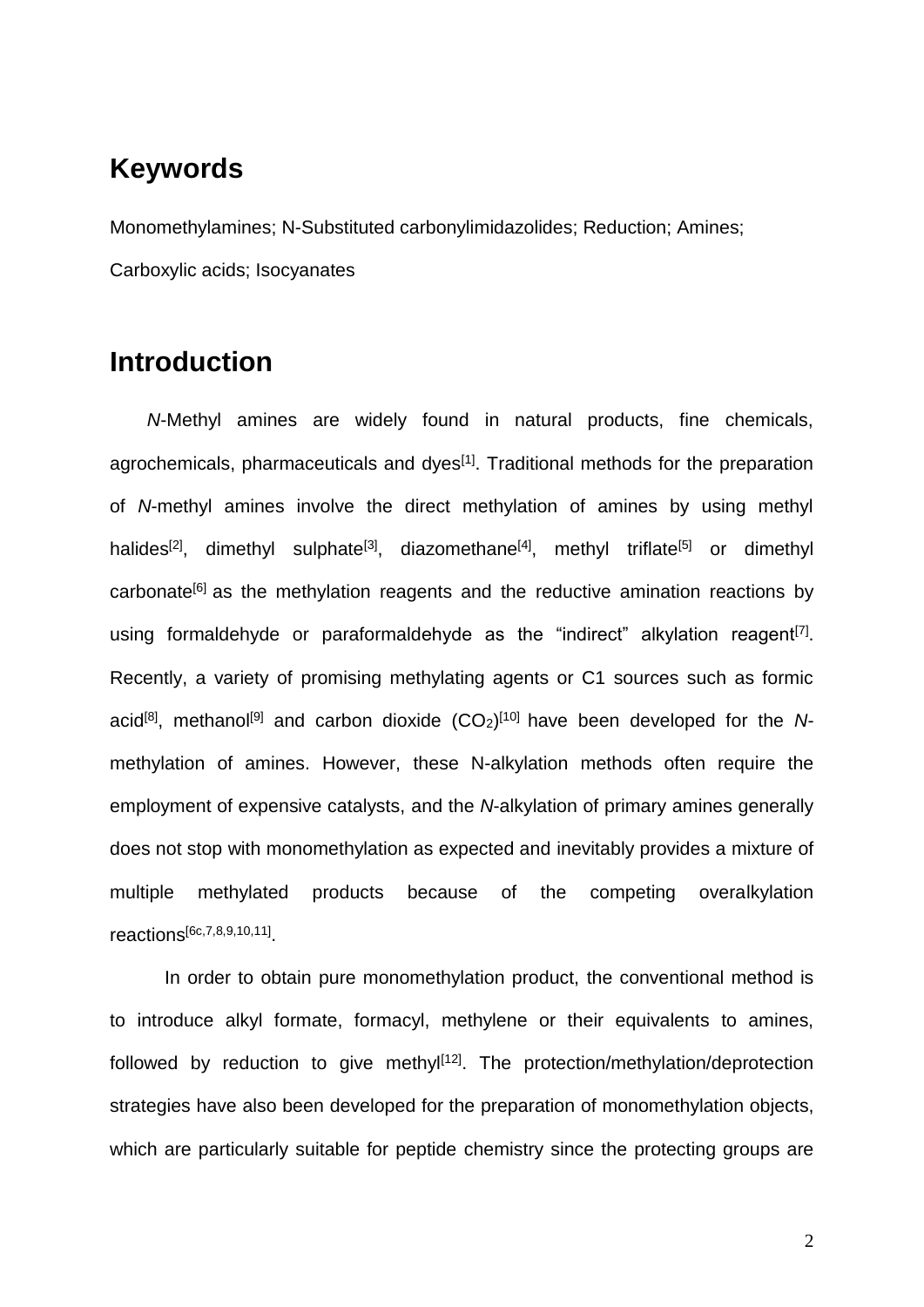often required in peptide synthesis<sup>[13]</sup>. These multi-step reaction methods are conducive to avoid overmethylation products.

Although procedures for the synthesis of monomethylamines have been developed over the past years, the starting materials are mainly restricted regarding amines, in addition, expensive reagents or catalysts are usually required, which limit their applications to some extent. *N*-substituted carbonylimidazolides are highly attractive intermediates with suitable stability for isolation or storage, and various good methods for preparing them have been developed by employing different starting materials such as amines<sup>[14]</sup>, isocyanates<sup>[15]</sup> and carboxylic acids<sup>[16]</sup>. Because the carbonyl carbon atom on carbonylimidazolide moiety is easily attacked by nucleophile and the imidazole group is readily dissociated, the *N*-substituted carbonylimidazolides have favourable reactivity and can be widely used in the synthesis of various valuable products such as ureas<sup>[17]</sup>, carbamates<sup>[17d,18]</sup>, thiocarbamates<sup>[17d]</sup>, cyanoformamides<sup>[19]</sup>. However, all of these works are primarily focused on the substitution reaction of *N*-substituted carbonylimidazolides. In our previous work, we conveniently prepared formamides by reducing N-substituted carbonylimidazolides with  $N$ aBH<sub>4</sub><sup>[16]</sup> (Scheme 1). The reaction mechanism shows that H-ion acted as a nucleophile to attack the carbonyl carbon to cause the imidazolium ion to leave without reducing the carbonyl group. Although this work expands the application of N-substituted carbonylimidazolides, the reaction can still be regarded as a substitution reaction, which is attributed to the weak reducibility of NaBH4.

 $R_1 \searrow R_2$ <br>  $R_1 \searrow R_2$ <br>  $R_2$ <br>  $R_3 \searrow R_4/I_2$ <br>  $R_1 \searrow R_2$ <br>  $R_2 \searrow R_1 \searrow C H_3$ <br>  $R_1 \searrow C H_3$ <br>
The reflux<br>  $R_2$ <br>
The revious work<br>  $R_1$  $R_1$  = aryl, alkyl<br> $R_2$  = H, aryl, alkyl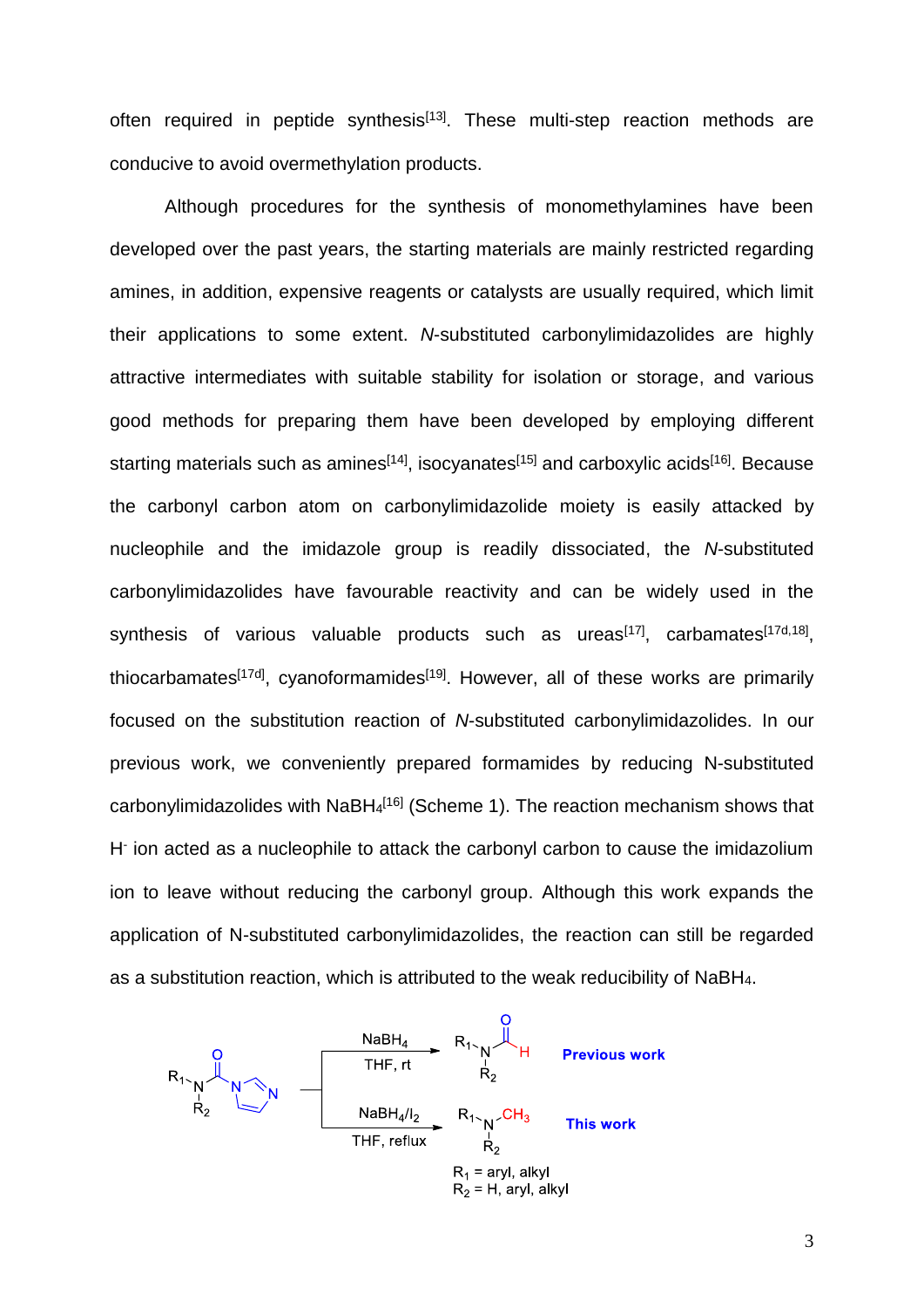**Scheme 1**. The synthesis of formamides and monomethylamines

In this work, our goal is to reduce the carbonyl on N-substituted carbonylimidazolides. The inexpensive NaBH4/I<sup>2</sup> system has great attraction because it is more reductive due to the generation of highly reactive BH3-THF by adding iodine to NaBH<sub>4</sub> in THF<sup> $[20]$ </sup> and the reaction conditions are not significantly changed compared to our previous preparation of formamide. With this reduction system, we achieved a one-step conversion from N-substituted carbonylimidazoliides to methylamine. This interesting work will help to synthesize pure monomethylamines from a wide range of raw materials including amines, carboxylic acids and isocyanates in a mild and safe reaction condition.

#### **Results and Discussion**

Initially, *N*-phenethyl carbonylimidazolide (**1b**) was chosen as a model substrate to react with 3.0 equiv. of NaBH<sub>4</sub> and 1.0 equiv. of  $I_2$  in THF at reflux, as expected, the carbonylimidazolide moiety was successfully converted into methyl group and the target monomethylamine (**1c**) was obtained in 70% yield after 6 h (Table 1, entry 1). When the amount of NaBH<sup>4</sup> was increased from 3.0 equiv. to 4.0 equiv. and 5.0 equiv., the reaction time was shortened from 6 h to 4 h and 1 h, respectively. Further increasing the amount of NaBH<sup>4</sup> to 6.0 equiv., only a slight decrease of the reaction time was observed. In addition, the yield of **1c** showed few changes with the increase of the amount of NaBH<sup>4</sup> from 3.0 equiv. to 6.0 equiv. Obviously, 5.0 equiv. of NaBH<sub>4</sub> was optimal to perform the reaction. Since  $I_2$  was used to improve the reducibility of NaBH4, we next investigated the effect of the amounts of  $I_2$  on the reaction. The use of 0.5 equiv. of  $I_2$  in the presence of 5.0 equiv. of NaBH<sup>4</sup> afforded traces of methylamine but most of the *N*-phenethyl formamide in 6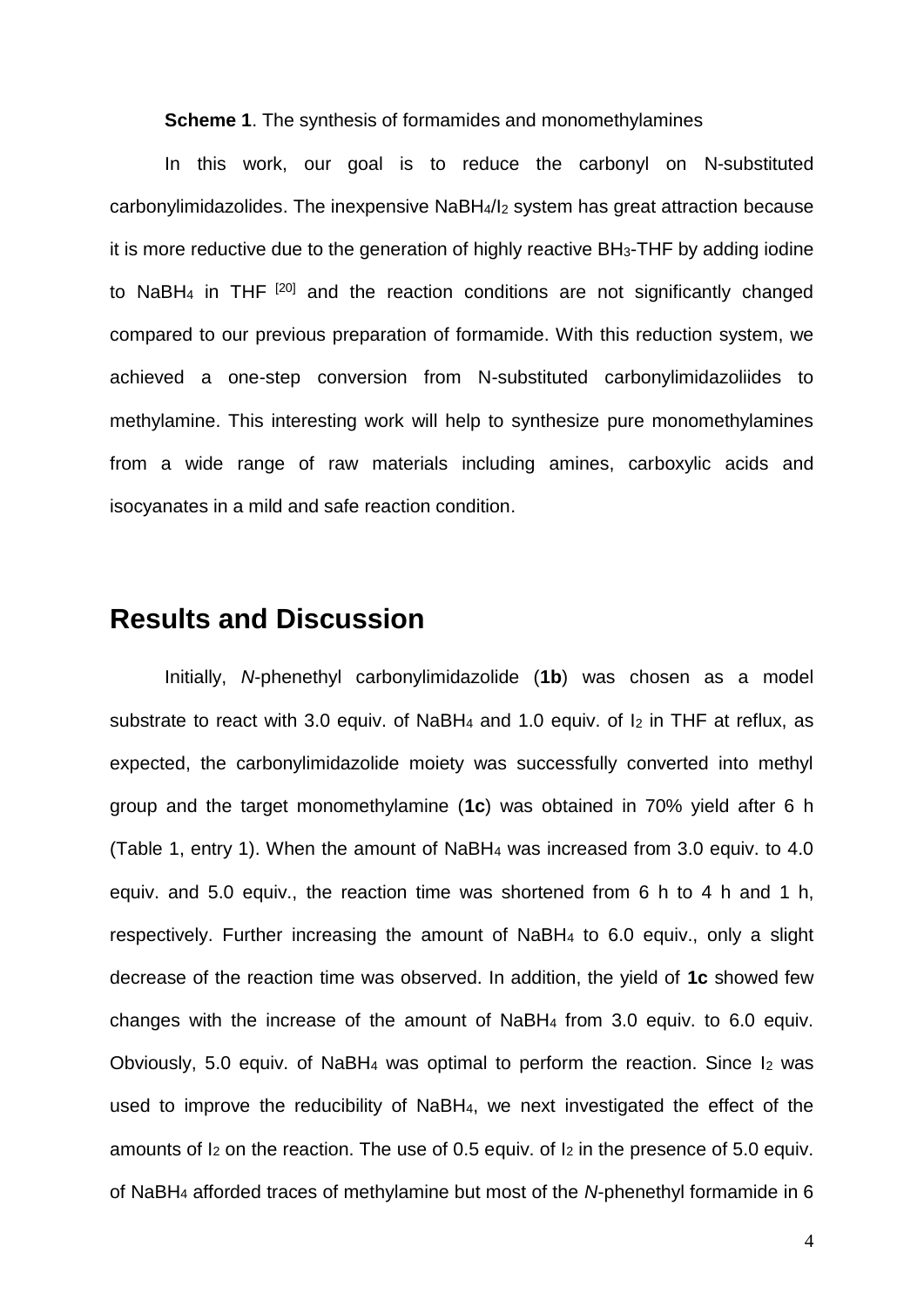h (Table 1, entry 5). Increasing the amount of  $I_2$  from 1.0 equiv. to 1.5 equiv. (Table 1, entry 6), the reaction was not significantly accelerated. All the above results might indicate that an assembly of 1.0 equiv. of I<sup>2</sup> and 5.0 equiv. of NaBH<sup>4</sup> was sufficient to complete the reaction in one hour.



**Table 1.** Optimization of the reaction conditions.<sup>a</sup>

<sup>a</sup>The reactions were carried out with **1b** (1.0 equiv., 2 mmol), NaBH4, I2, THF (25 ml) under reflux. **b** The reaction was monitored by TLC.

<sup>c</sup> Isolated yield was based on 1c.

With the optimized reaction conditions in hand, we investigated the synthesis of other *N*-methylamines from various *N*-substituted carbonylimidazolides (Table 2). As a proof of the versatility and applicability of the proposed method, *N*-substituted carbonylimidazolides were prepared from amines (**1b-14b**) [14,16,17b] , isocyanates(**15b-17b**)<sup>[15]</sup>, and carboxylic acids (**18b-20b**)<sup>[16]</sup>, respectively (For detailed experimental procedures, see ESI). All types of these N-substituted carbonylimidazolides reacted smoothly with NaBH4/I<sup>2</sup> to provide the corresponding N-methylamines in satisfactory yields.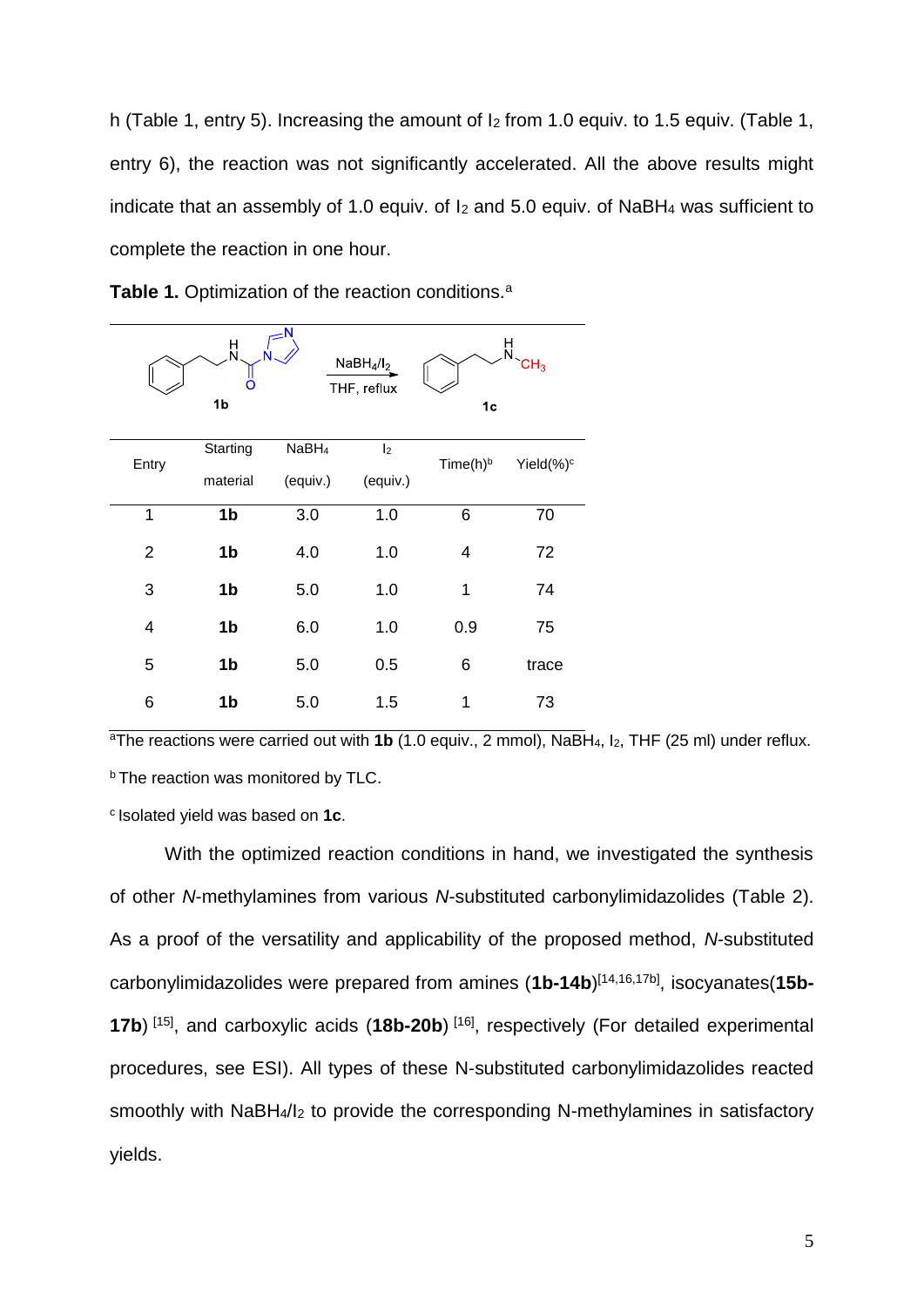The impacts of different substituents on the reaction were well investigated. As shown in Table 2, the alkyl substituents (R) in the *N*-alkyl carbonylimidazolides had weak influence on the reaction (Table 2, entries 1-7, 18, 19). Whether bearing one substituent (e.g. **1b-5b**, **15b**, **18b**, **19b**) or two substituents (e.g. **6b** and **7b**) in the *N*alkyl carbonylimidazolides, the reaction proceeded well, affording the desired product in 60-83% yields. Noted that the reaction time of **7b** (2 h) was obviously longer than that of **1b-6b** (1 h), **18b** (1 h) and **19b** (1 h), possibly because the steric hindrance of two benzyl groups on **7b** slowed the reaction. Encouraged by the above mentioned results, we then tested *N*-aryl carbonylimidazolides in the reaction. To our delight, *N*aryl carbonylimidazolides with either electron-donating (**9b** and **10b**) or electronwithdrawing groups (**11b**, **16b** and **17b**) on the aryl rings were all transformed, affording the expected products in 70-85% yields. Bearing two substituents in the *N*aryl carbonylimidazolides, such as **12b** ( $R^1$ = methyl,  $R^2$ = phenyl) and **13b** ( $R^1$ = phenyl,  $R^2$ = phenyl), they were also amenable to this protocol, giving the corresponding product **12c** and **13c** in 71% and 67% yield respectively. Furthermore, by using 2.0 equiv. of I<sup>2</sup> and 10.0 equiv. of NaBH4, the substrate **14b** with double *N*substituted carbonylimidazolide moieties could also undergo this reaction and provide the desired product **14c** in moderate yield (70%). Additionally, our protocol was applicable to prepare *N, N*-dimethylamines by step-by-step methylation way. Employing the mono-methylated product **1c** (**6a**) and **8c** (**12a**), *N, N*-dimethylamine **6c** and **12c** can be obtained respectively via repeating our synthesis procedure.

**Table 2.** Synthesis of monomethylamines from amines, carboxylic acids and isocyanates<sup>a</sup>.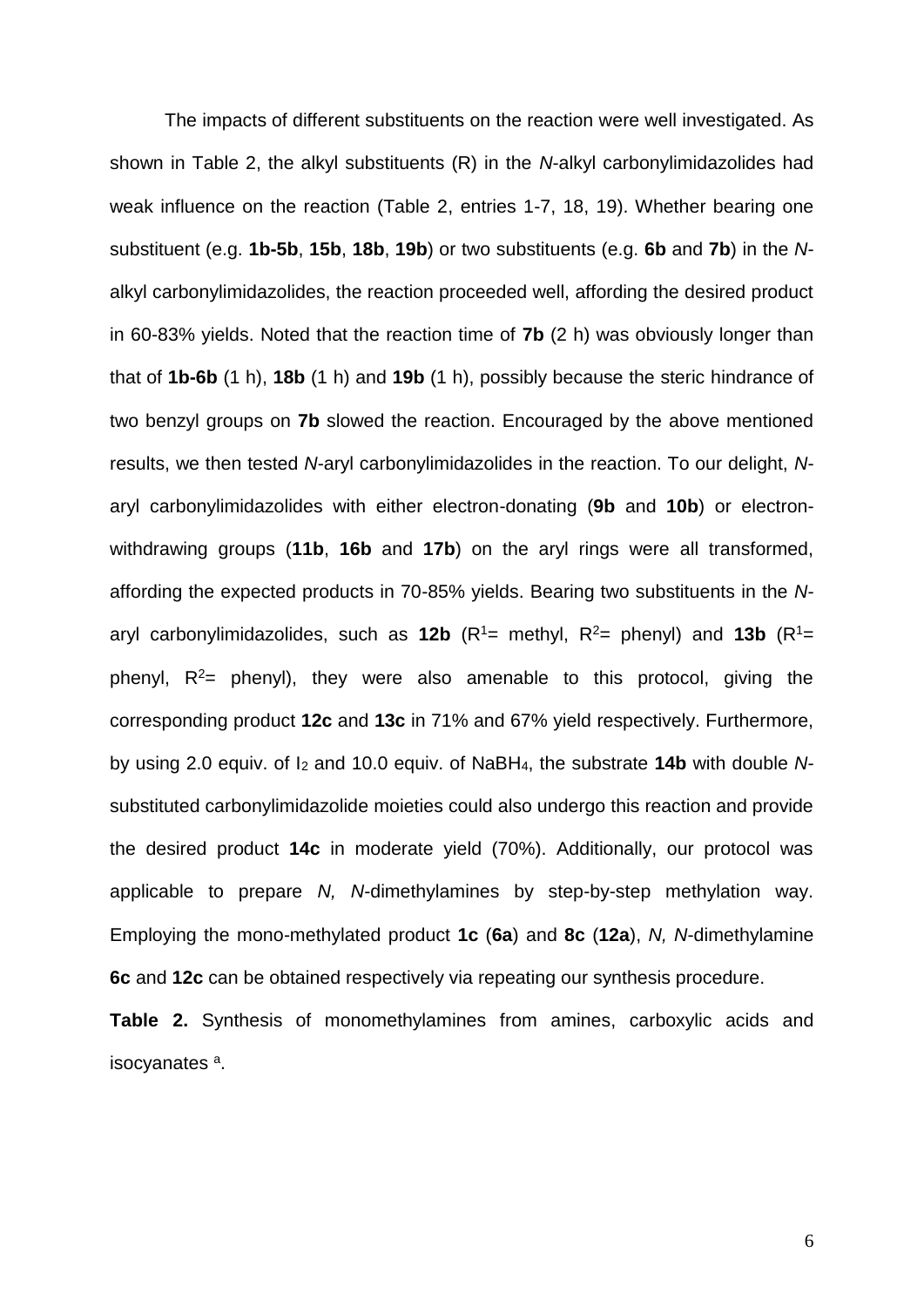|                         | $R_1R_2NH$<br>RNCO<br><b>RCOOH</b><br>$\mathbf a$<br>$R^1$ = aryl, alkyl | C<br>$Ref14-16$ R <sub>1</sub><br>N<br>$R_2$<br>$\bold{b}$                                                                                | THF, reflux             | $\frac{\text{NaBH}_4/I_2}{\text{THF, reflux}}$ $\begin{array}{c} \text{R}_1 \setminus \text{CH}_3 \\ \text{R}_2 \end{array}$<br>$\mathbf c$ |                       |  |  |
|-------------------------|--------------------------------------------------------------------------|-------------------------------------------------------------------------------------------------------------------------------------------|-------------------------|---------------------------------------------------------------------------------------------------------------------------------------------|-----------------------|--|--|
| $R^2$ = H, aryl, alkyl  |                                                                          |                                                                                                                                           |                         |                                                                                                                                             |                       |  |  |
| Entry                   | Substrate                                                                | Carbamoylimidazole                                                                                                                        | $Time(h)^c$             | Product                                                                                                                                     | Yield(%) <sup>d</sup> |  |  |
| $\mathbf 1$             | NH <sub>2</sub><br>1a                                                    | O<br>'N<br>H<br>1 <sub>b</sub>                                                                                                            | $\mathbf 1$             | CH <sub>3</sub><br>Ĥ<br>1 <sub>c</sub>                                                                                                      | 74                    |  |  |
| $\mathbf 2$             | NH <sub>2</sub><br>2a                                                    | o<br>'N´<br>H<br>2 <sub>b</sub>                                                                                                           | $\mathbf{1}$            | Ĥ<br>CH <sub>3</sub><br>2 <sub>c</sub>                                                                                                      | 67                    |  |  |
| $\mathfrak{S}$          | $C \setminus$<br>NH <sub>2</sub><br>3a                                   | `N`<br>H<br>$\mathsf{C}\mathsf{I}$<br>3 <sub>b</sub>                                                                                      | $\mathbf{1}$            | C<br>$\frac{H}{N}$<br>CH <sub>3</sub><br>$\check{3c}$                                                                                       | 67                    |  |  |
| $\overline{\mathbf{4}}$ | NH <sub>2</sub><br>4a                                                    | `N´<br>H<br>4 <sub>b</sub>                                                                                                                | $\mathbf{1}$            | $\frac{H}{N}$<br>CH <sub>3</sub><br>4c                                                                                                      | 65                    |  |  |
| 5                       | NH <sub>2</sub><br>5a                                                    | o<br>'N'<br>H<br>5 <sub>b</sub>                                                                                                           | $\mathbf 1$             | H<br>N<br>CH <sub>3</sub><br>${\bf 5c}$                                                                                                     | $70\,$                |  |  |
| 6                       | $\mathcal{L}CH_3$<br>N<br>H<br>6a(1c)                                    | $\Omega$<br>$\overset{\stackrel{1}{\phantom{}}\phantom{}}{6}\overset{\stackrel{1}{\phantom{}}}{6}\overset{\stackrel{1}{\phantom{}}}{H}_3$ | $\mathbf 1$             | CH <sub>3</sub><br>CH <sub>3</sub><br>6с                                                                                                    | 83                    |  |  |
| $\boldsymbol{7}$        | H.<br>7a                                                                 | o=<br>7b                                                                                                                                  | $\overline{c}$          | $M$<br>$CH3$<br>7c                                                                                                                          | 60                    |  |  |
| 8                       | NH <sub>2</sub><br>8a                                                    | $\frac{1}{0}$<br>8b                                                                                                                       | $\overline{\mathbf{4}}$ | CH <sub>3</sub><br>8c                                                                                                                       | $72\,$                |  |  |
| 9                       | NH <sub>2</sub><br>9a                                                    | H<br>N<br>ő<br>9 <sub>b</sub>                                                                                                             | $\overline{\mathbf{4}}$ | H<br>N<br>9 <sub>c</sub>                                                                                                                    | 85                    |  |  |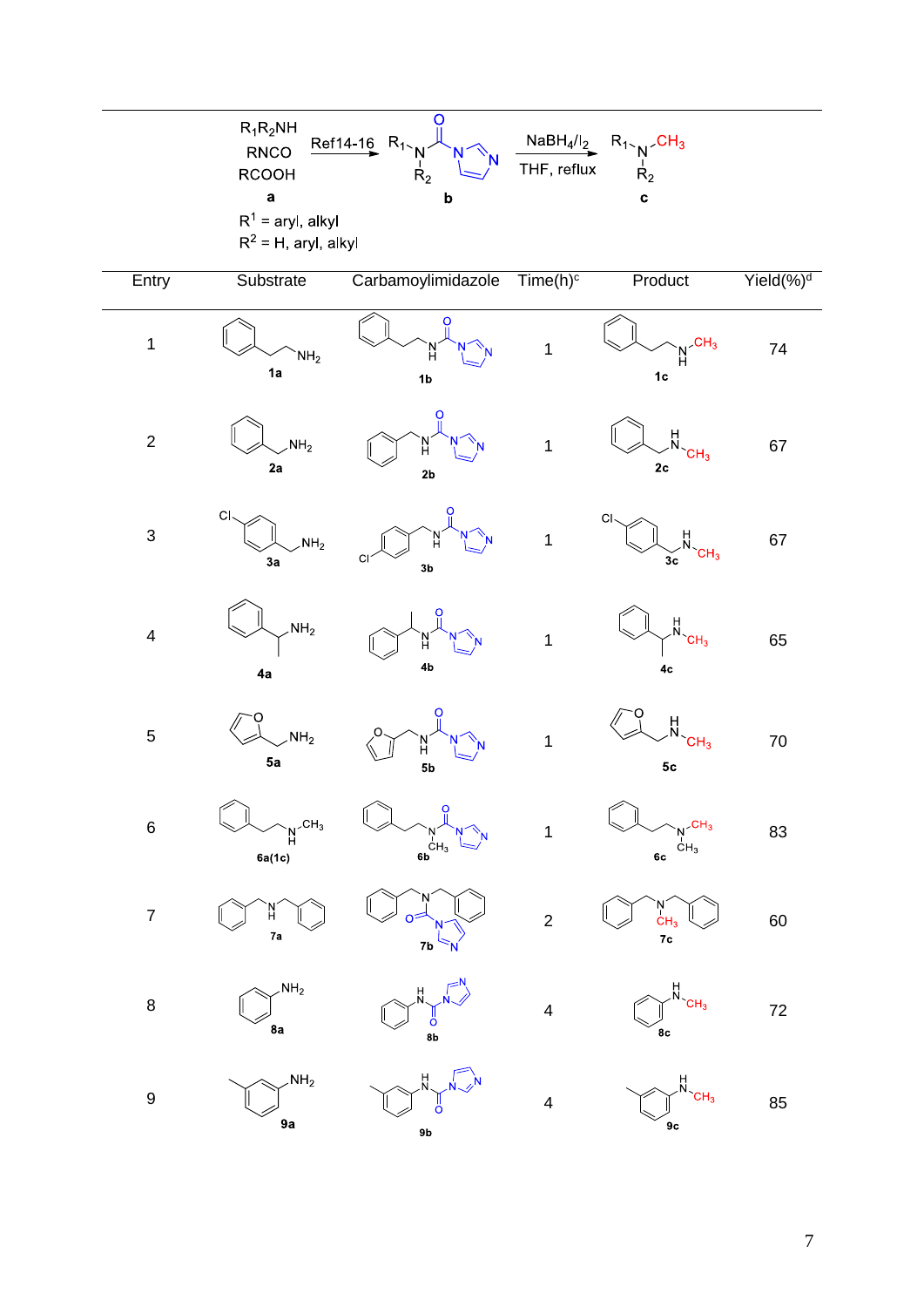

<sup>a</sup>The reactions were carried out with **b** (1.0 equiv., 2 mmol), NaBH<sub>4</sub> (5.0 equiv., 10.0 mmol),  $I_2$  (1.0 equiv., 2 mmol) and THF (25 ml) under reflux.

 $<sup>b</sup>$  10.0 equiv. of NaBH<sub>4</sub> and 2 equiv. of  $I_2$  was used.</sup>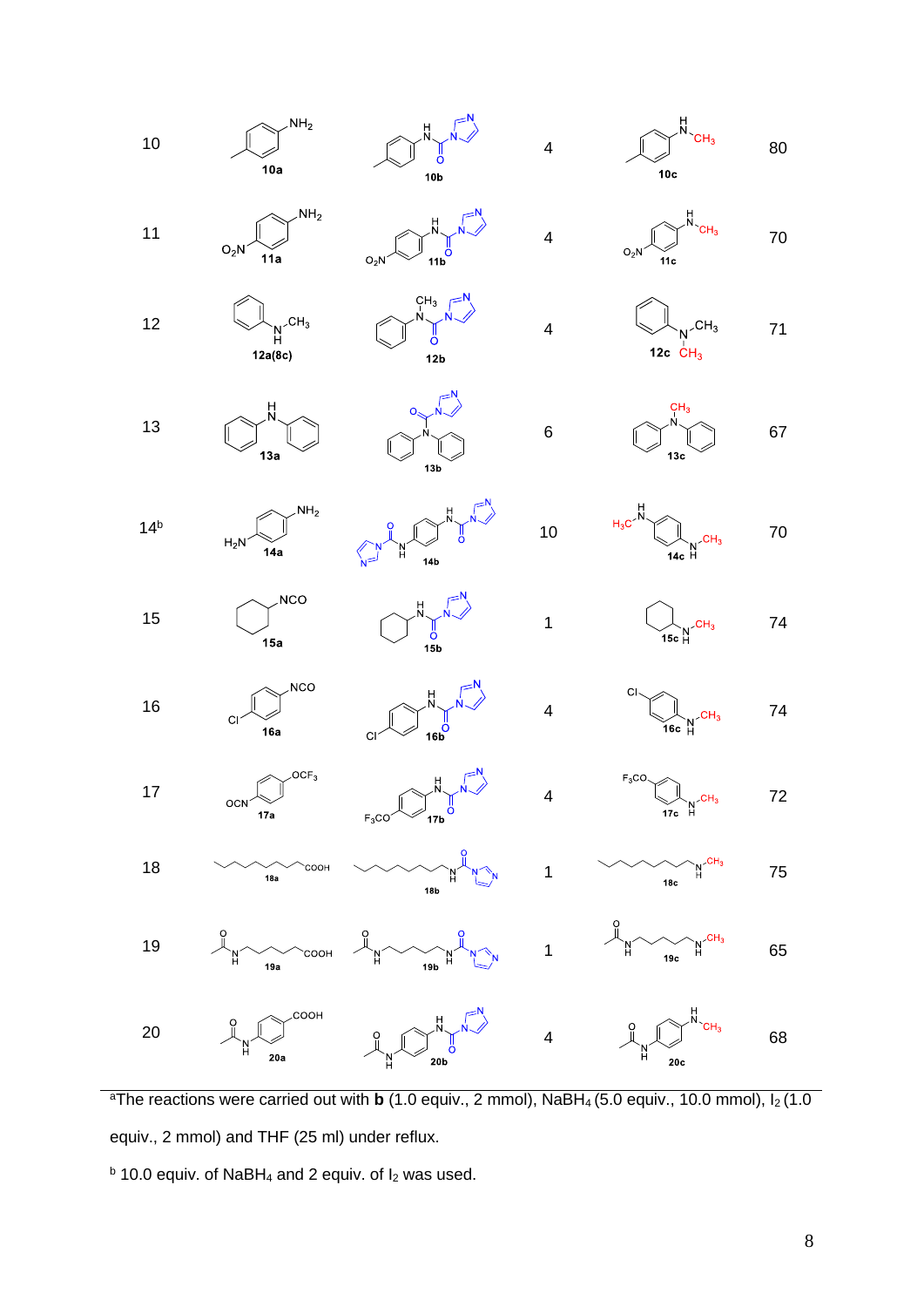<sup>c</sup> Monitored by TLC.

d Isolated yield was based on **b**.

In order to understand the reduction selectivity of the method, the substrates bearing acetamide groups (**19b** and **20b**) were tested in the reaction. To our pleasure, both aliphatic and aromatic amides reacted smoothly and provided the expected products in satisfactory yields, with the acetyl groups being unaffected. This suggested that the *N*-acetyl groups in *N*-substituted carbonylimidazolide were well tolerated during the reduction, and our method showed interesting reduction selectivity.

To gain some preliminary insight into the reaction process, two representative intermediates for the synthesis of aliphatic methylamine (**1c**) and aromatic methylamine (**8c**) had been isolated and identified as corresponding formamide (see ESI). Furthermore, by detecting the reaction with TLC, we found that the reaction time (hours) from the formamide intermediate to the corresponding methylamine product was much longer than the time (minutes) from the *N*-substituted carbonylimidazolide to the formamide. These indicated the reaction might undergo a two-step pathway via the formamide intermediate (**Scheme 2**).

In the first step (Step I), *N*-substituted carbonylimidazolides were rapidly converted into formamide intermediates at the attack of hydrogen anion as we had reported before<sup>[16]</sup>. Subsequently, the carbonyl group of formamide intermediates were reduced to furnish the desired N-methylamines in the second step (Step II)<sup>[21]</sup>. Step II proceeded much slower than Step I, so it could be treated as rate-determining step (RDS). The required longer reaction time for *N*-aryl carbonylimidazolides (over 4 h) than that for *N*-alkyl carbonylimidazolides (about 1 h) can be well explained by the two-step mechanism. In step I, the *N*-aryl carbonylimidazolides might react much faster than *N*-alkyl carbonylimidazolides, because the stronger conjugation system of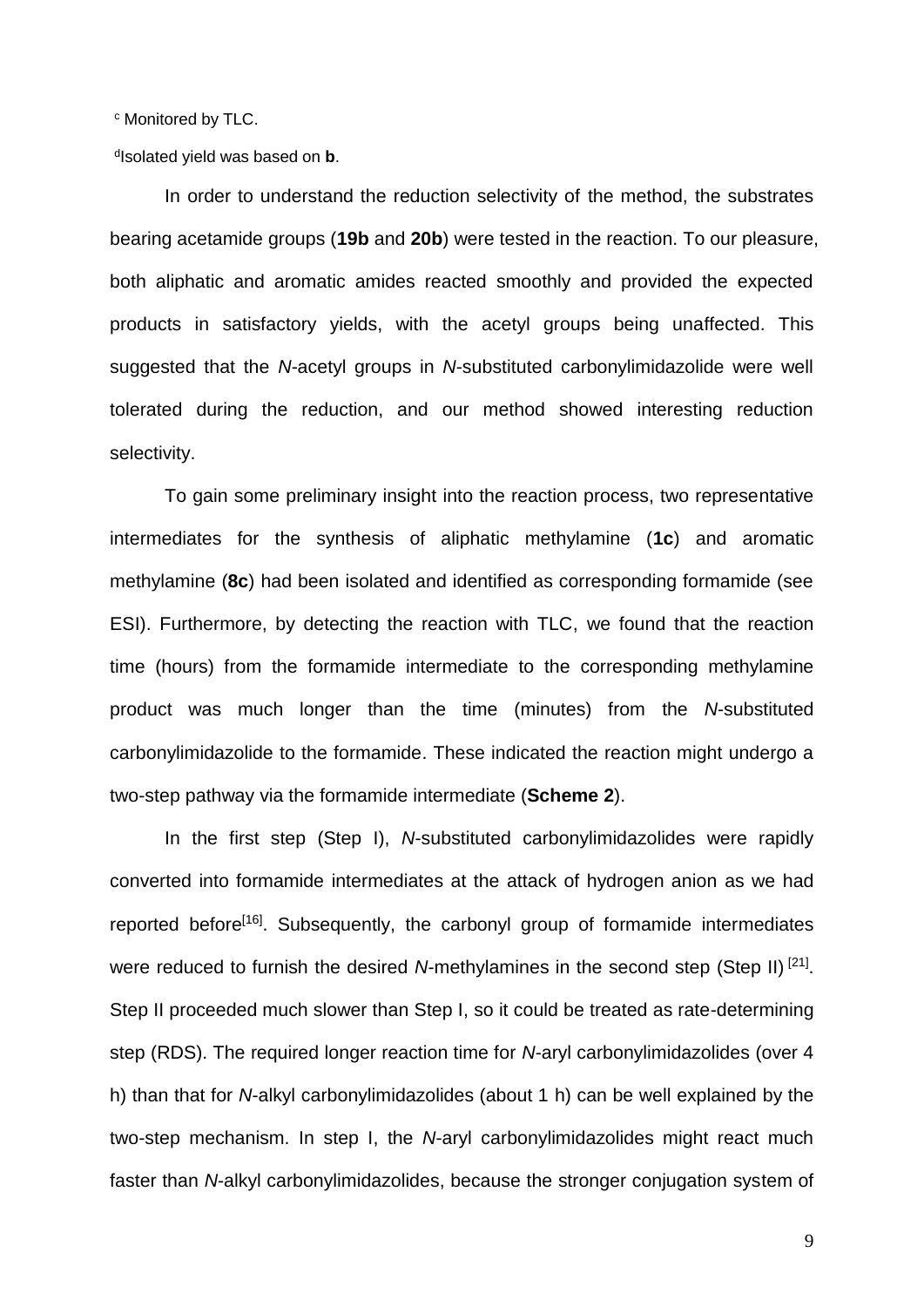the resulting *N*-aromatic formamides made them more stable and easier to generate. However, these more stable *N*-aryl formamide intermediates were less reactive and directly slowed the reaction in step II, which resulted in longer reaction time of the *N*arylcarbonylimidazolides in the whole reaction.

The substrate **13b**, bearing two phenyl, which not only had a large steric hindrance like **7b**, but also had a strong conjugation system, took much longer time (6 h) to complete the reaction.

As shown by the reaction mechanism, the methyl group was converted from the carbonylimidazolide moiety by full reduction and therefore no competing overalkylation reactions occured.





Although the *N*-methyl amine could be prepared from carboxylic acid or amine by our method, the methyl source was remarkably different. For amine, the carbon source of CH<sub>3</sub> was from carbonyl of CDI; while for carboxylic acid, the carbon source came from the carboxyl group. When carboxylic acid was used, the carboxyl moiety was first converted to isocyanate via Curtius rearrangement<sup>[22]</sup>, then reacted with imidazole to form carbonylimidazolide, and eventually reduced to the methyl moiety. In the whole process, no extra carbon was introduced.

#### **Conclusion**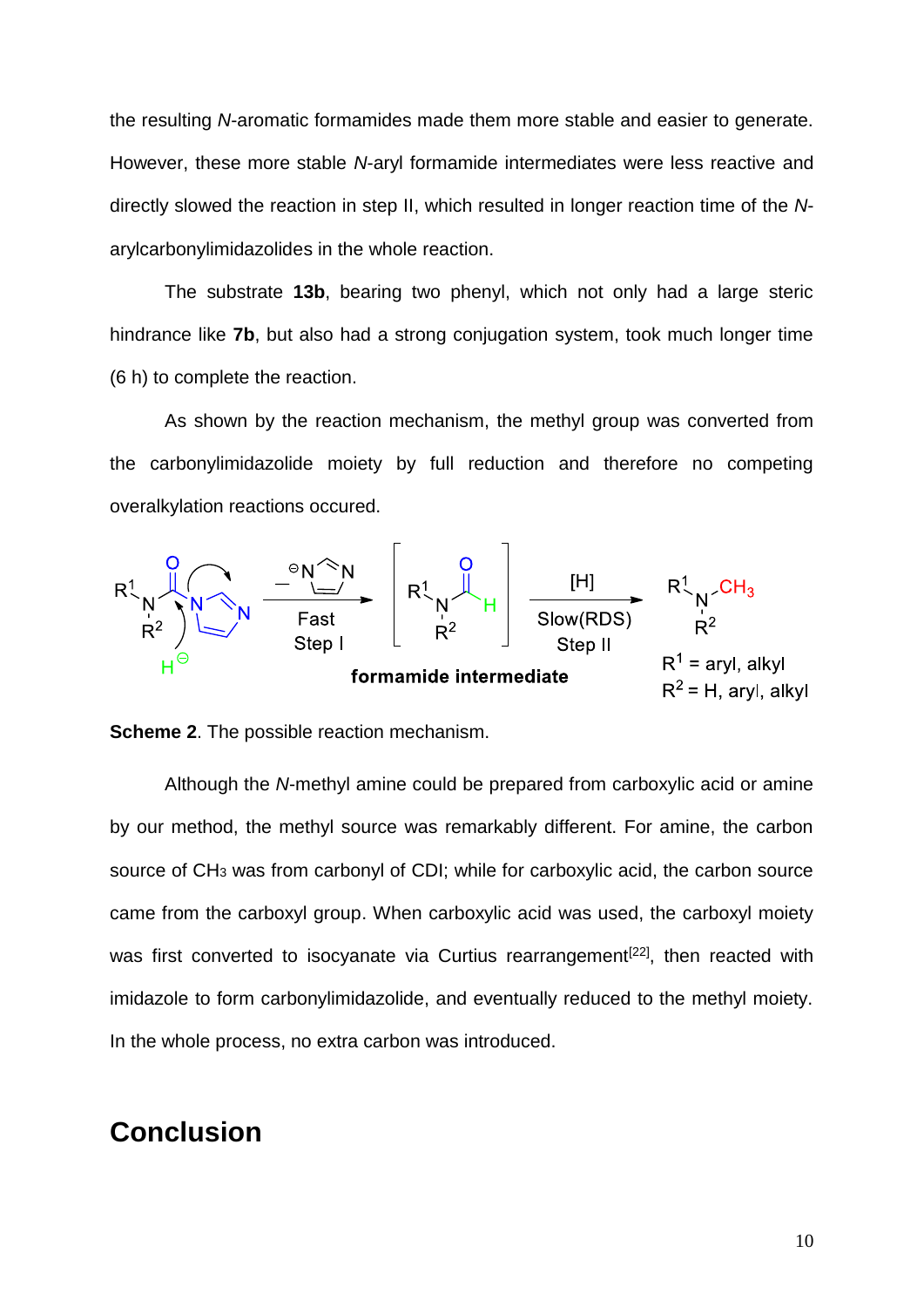In conclusion, we have developed an economical and versatile protocol for the onepot synthesis of monomethylamines by reduction of the N-substituted carbonylimidazolides with NaBH4/I<sup>2</sup> system. This work further extends the application of N-substituted carbonylimidazoles. By employing inexpensive and commercial available reagents, a variety of aliphatic and aromatic monomethylamines were obtained in moderate to good yields from a broad substrate scope including not only amines (both primary amines and secondary amines) but also carboxylic acids or isocyanates. The acetamide group was well tolerated in our reduction, implying our method showed interesting reduction selectivity.

# **Supporting Information**

Supporting Information File 1: File Name: BJOC-Supporting Information File Format: word Title: A versatile way for the synthesis of monomethylamines by reduction of Nsubstituted carbonylimidazolides with NaBH4/I<sup>2</sup> system

# **Acknowledgements**

We are grateful for financially supported by the National Training Programs of Innovation and Entrepreneurship for Undergraduates (No. 20181049715023).

# **References**

1. (a) Paul, B.; Shee, S.; Chakrabarti, K.; Kundu. K. *ChemSusChem* **2017,** *10,* 2370– 2374. (b) Davis, D. A.; Hamilton, A.; Yang, J.; Cremar, L. D.; Gough, D. V.; Potisek,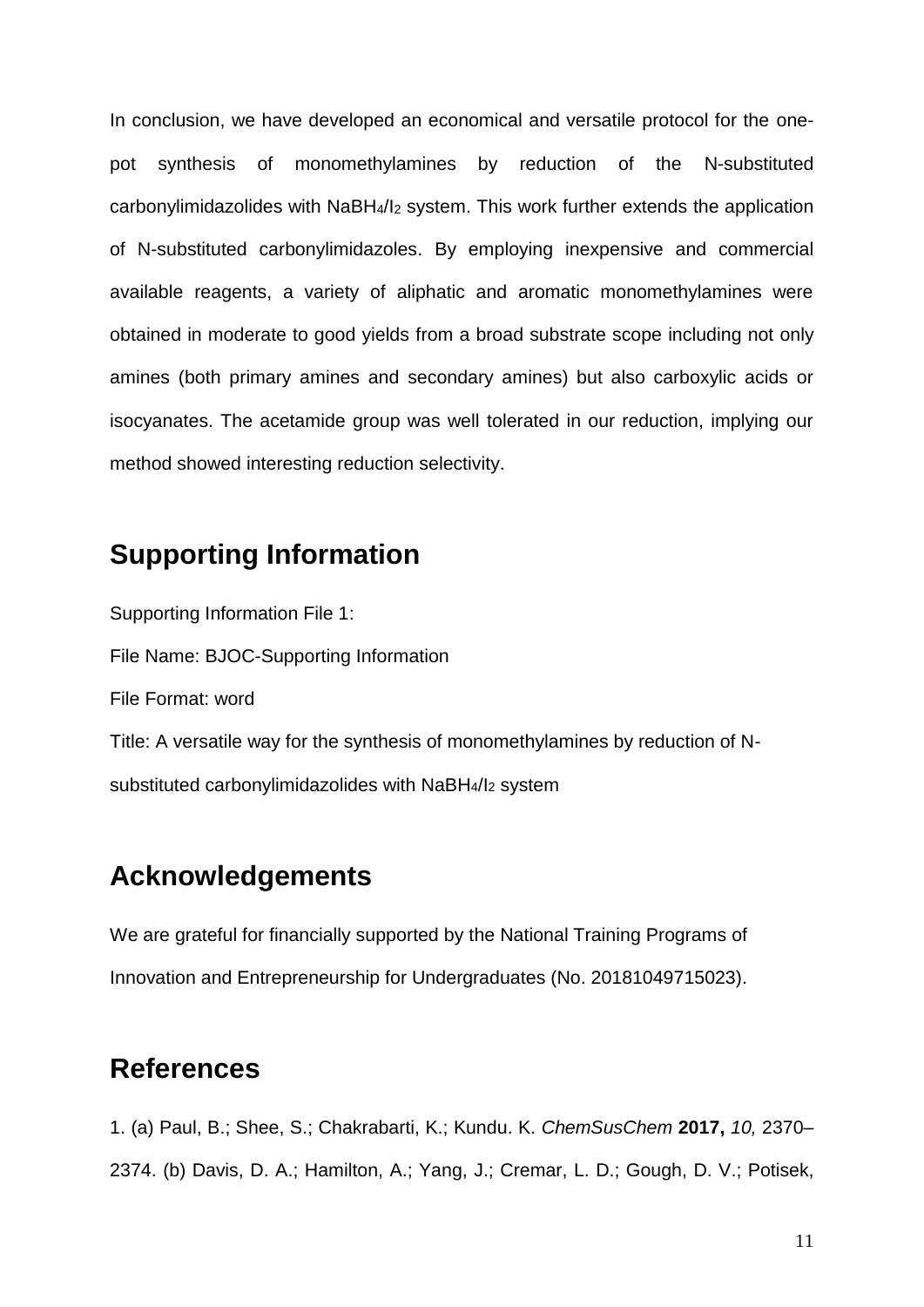S. L.; Ong, M. T.; Braun, P. V.; Martinez, T. J.; White, S. R.; Moore, J. S.; Sottos, N. R. *Nature* **2009,** *459,* 68–72. (c) Seayad, A.; Ahmed, M.; Klein, H.; Jackstell, R.; Gross, T.; Beller. M. *Science* **2002,** *297,* 1676–1678. (d) Salvatore, R. N.; Yoon, C. H.; Jung, K. W. *Tetrahedron* **2001,** *57,* 7785–7811.

- 2. (a) Olsen, R. *J. Org. Chem.* **1970,** *36,* 1913–1915. (b) Schreiber, S. L.; Anthony, N. J.; Dorsey, B. D.; Hawley, R. C. *Tetrahedron Lett.* **1988,** *29,* 6577–6580. (c) Vedejs, E.; Kongkittingam, C. *J. Org. Chem.* **2001,** *66,* 7355–7364.
- 3. Prashad, M.; Har, D.; Hu, B.; Kim, H. Y.; Repic, O.; Blacklock, T. J. *Org. Lett.*  **2003,** *5,* 125–128.
- 4. Leggio, A.; Alò, D.; Belsito, E. L.; Gioia, M. L. D.; Romio, E.; Siciliano, C.; Liguori, A. *J. Pept. Sci.* **2015,** *21,* 644–650.
- 5. (a) Lebleu, T.; Ma, X.; Maddaluno, J.; Legros, J. *Chem. Commun.* **2014,** *50,* 1836– 1838. (b) Kano, T.; Tanaka, Y.; Maruoka, K. *Tetrahedron* **2007,** *63,* 8658–8664.
- 6. (a) Selva, M.; Tundo, P.; Perosa, A. *J. Org. Chem.* **2002**, *67,* 9238–9247. (b) Zheng, J. X.; Darcel, C.; Sortais, J. B. *Chem. Commun.* **2014,** *50*, 14229–14232. (c) Cabrero-Antonino, J. R.; Adam, R.; Junge, K.; Beller, M. *Catal. Sci. Technol.* **2016,** *6,*  7956–7966. (d) Seo, H.; Bedard, A.-C.; Chen, W. P.; Hicklin, R. W.; Alabugin, A.; Jamison, T. F. *Tetrahedron* **2018,** *74,* 3124–3128.
- 7. (a) Borch, R. F.; Hassid, A. I. *J. Org. Chem.* **1972,** *37,* 1673–1674. (b) Alinezhad, H.; Tajbakhsh, M.; Salehian, F.; Fazli, K. *Synth. Commun.* **2010,** *40,* 2415–2420. (c) Ge, X.; Luo, C.; Qian, C.; Yu, Z.; Chen, X. *RSC Adv.* **2014,** *4,* 43195–43203. (d) Petricci, E.; Santillo, N.; Castagnolo, D.; Cini, E.; Taddei, M. *Adv. Synth. Catal.* **2018,**  *360,* 2560–2565.

<sup>8. (</sup>a) Savourey, S.; Lefe`vre, G.; Berthet, J. C.; Cantat, T. *Chem. Commun.* **2014,** *50,*  14033–14036. (b) Sorribes, I.; Junge, K.; Beller, M. *Chem. Eur. J.* **2014,** *20,* 7878– 7883.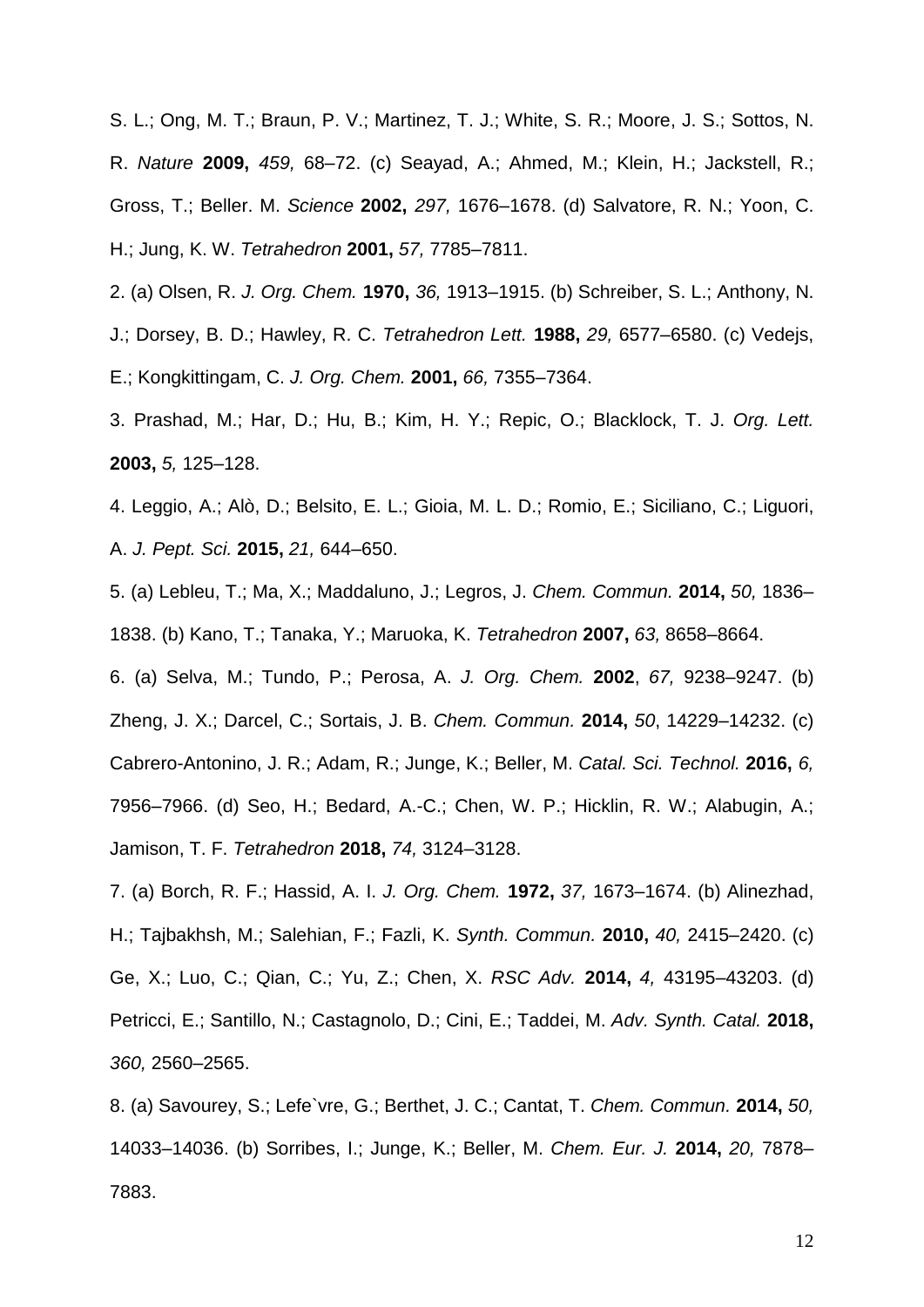9. (a) Zhang, L. N.; Zhang, Y.; Deng, Y. Q.; Shi, F. *RSC Adv.* **2015,** *5,* 14514–14521. (b) Bruneau-Voisine, A.; Wang, D.; Dorcet, V.; Roisnel, T.; Darcel, C.; Sortais, J. B. *J. Catal.* **2017,** *347,* 57–62. (c) Neumann, J.; Elangovan, S.; Spannenberg, A.; Junge, K.; Beller, M. *Chem. Eur. J.* **2017,** *23,* 5410–5413. (d) Dang, T. T.; Ramalingam, B.; Seayad, A. M. *ACS Catal.* **2015,** *5,* 4082–4088. (e) Liang, R.; Li, S.; Wang, R.; Lu, L.; Li, F. *Org. Lett.* **2017,** *19,* 5790–5793. (f) Choi, G.; Hong, S. H. *Angew. Chem. Int. Ed.* **2018,** *57,* 6166–6170. (g) Maji, M.; Chakrabarti, K.; Paul, B.; Roy, B. C.; Kundu, S. *Adv. Synth. Catal.* **2018,** *360,* 722–729. (h) Jiang L.; Zhang X.; Wang Y.; Guo F.; Hou Z. *Asian J. Org. Chem.* **2021,** *10,* 1–6. (i) Wang, J.; Qiang, W.; Ye, S.; Zhu, L.; Liu, X.; Loh, T. *Catal. Sci. Technol.* **2021,** *11,* 3364–3375. (j) Paul, B.; Maji, M.; Panja, D.; Kundu, S. *Asian J. Org. Chem.* **2021,** DOI: 10.1002/ajoc.202100678.

10. (a) Jacquet, O.; Frogneux, X.; Gomes, C. D. N.; Cantat, T. *Chem. Sci.* **2013,** *4,*  2127–2131. (b) Li, Y. H.; Fang, X. J.; Junge, K.; Beller, M. *Angew. Chem. Int. Ed.* **2013,** *52,* 9568–9571. (c) Yang, Z. Z.; Yu, B.; Zhang, H. Y.; Zhao, Y. F.; Ji, G. P.; Ma, Z. S.; Gao, X.; Liu, Z. M. *Green Chem.* **2015,** *17,* 4189–4193. (d) Niu, H. Y.; Lu, L. J.; Shi, R. Y.; Chiang, C. W.; Lei, A. W. *Chem. Commun.* **2017,** *53,* 1148–1151. (e) Cui, X.; Dai, X.; Zhang, Y.; Deng, Y.; Shi, F. *Chem. Sci.* **2014,** *5,* 649–655. (f) Tamura, M.; Miura, A.; Gu, Y.; Nakagawa, Y.; Tomishige, K. *Chem. Lett.* **2017,** *46,* 1243–1246. (g) Toyao, T.; Siddiki, S. M. A. H.; Morita, Y.; Kamachi, T.; Touchy, A. S.; Onodera, W.; Kon, K.; Furukawa, S.; Ariga, H.; Asakura, K.; Yoshizawa, K.; Shimizu, K.-i. *Chem. Eur. J.* **2017,** *23,* 14848–14859. (h)Lin, S.; Liu, J.; Ma L. *J. CO<sup>2</sup> Util.* **2021,** DOI: 10.1016/j.jcou.2021.101759.

11. (a) Du, X. L.; Tang, G.; Bao, H. L.; Jiang, Z.; Zhong, X. H.; Su, D. S.; Wang, J. Q. *ChemSusChem* **2015,** *8,* 3489–3496. (b) Santoro, O.; Lazreg, F.; Minenkov, Y.; Cavallob, L.; Cazin, C. S. J. *Dalton Trans.* **2015,** *44,* 18138-18144. (c) Jiang, X.; Wang, C.; Wei, Y.; Xue, D.; Liu, Z.; Xiao, J. *Chem. Eur. J.* **2014,** *20,* 58–63. (d) Goyal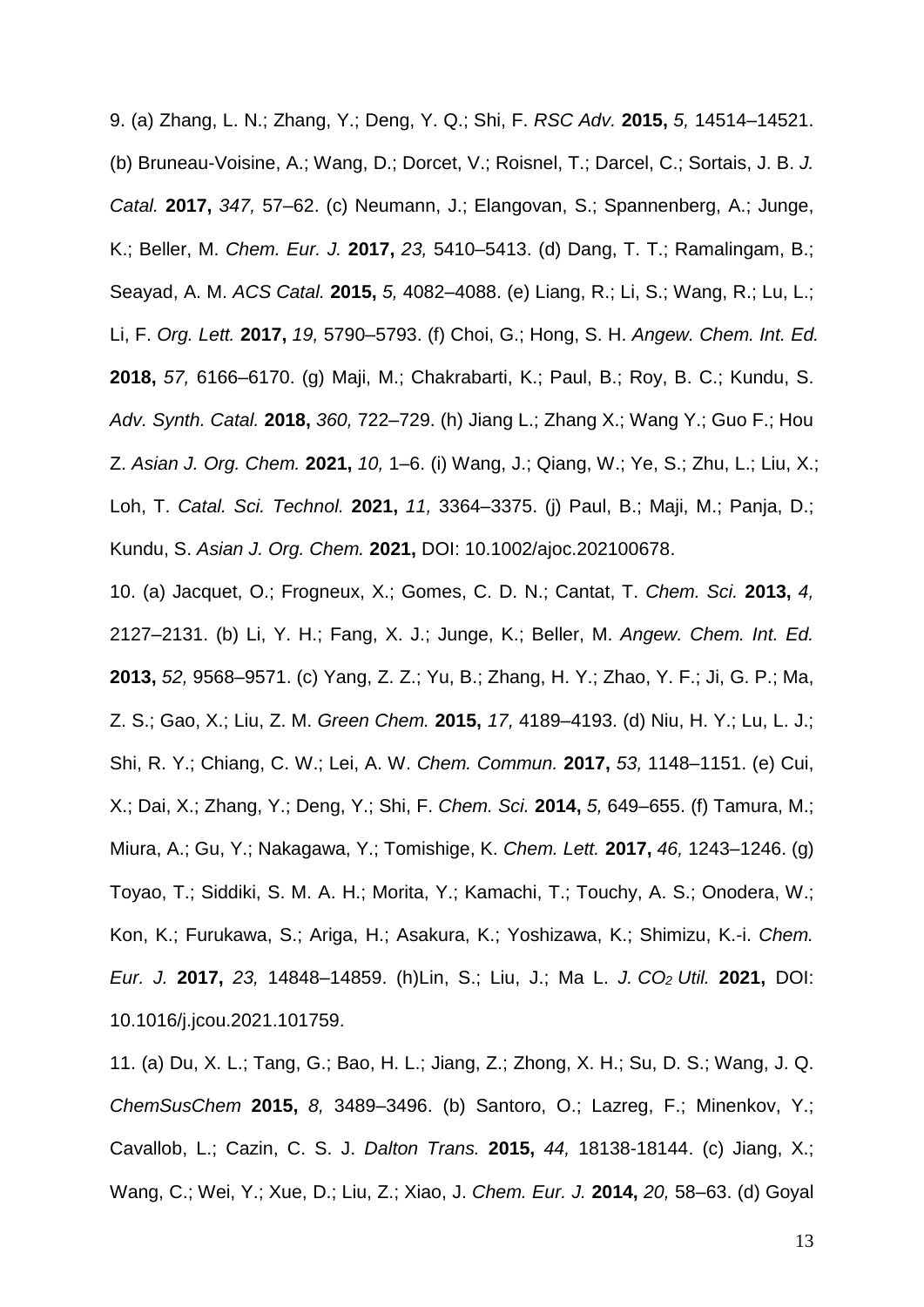V.; Naik, G.; Narani, A.; Natte, K.; Jagadeesh, R. V. *Tetrahedron* **2021,** DOI: 10.1016/j.tet.2021.132414.

12. (a) Paquette, L. A.; Tae, J. *J. Org. Chem.* **1988,** *63,* 2022–2030. (b) Benoit, W. L.; Parvez, M.; Keay, B. A. *Tetrahedron: Asymmetry* **2009,** *20,* 69–77. (c) Fuentes de Arriba, A. L.; Seisdedos, D. G.; Simon, L.; Alcazar, V.; Raposo, C.; Moran, J. R. *J. Org. Chem.* **2010,** *75,* 8303–8306. (d) Sun, N.; Wang, S.; Mo, W. M.; Hu, B. X.; Shen, Z. L.; Hu, X. Q. *Tetrahedron* **2010,** *66,* 7142–7148. (e) Barluenga, J.; Bayon, A. M.; Campos, P. J*. Chem. Soc., Perkin Trans. 1* **1988,** 1631–1636. (f) Crochet, R. A.; Blanton, C. B. *Synthesis* **1974,** 55–56. (g) Zhang, J.; Chang, H. M.; Kane, R. R. *Synlett* **2001,** 643–645. (h) Blackburn, C.; LaMarche, M. J.; Brown, J.; Che, J. L.; Cullis, C. A.; Lai, S.; Maguire, M.; Marsilje, T.; Geddes, B.; Govek, E.; Kadambi, V.; Doherty, C.; Dayton, B.; Brodjian, S.; Marsh, K. C.; Collins, C. A.; Kym, P. R. *Bioorg. Med. Chem. Lett.* **2006,** *16,* 2621–2627.

13. (a) Das, D.; Khan, H. P. A.; Shivahare, R.; Gupta, S.; Sarkar, J.; Siddiqui, M. I.; Ampapathi, R. S.; Chakraborty, T. K. *Org. Biomol. Chem.* **2017,** *15*, 3337–3352. (b) Avula, K.; Mohapatra, D. K. *Tetrahedron Lett.* **2016,** *57*, 1715–1717.

14. (a) Rawling, T.; McDonagh, A. M.; Tattam, B.; Murray, M. *Tetrahedron* **2012,** *68,* 6065–6070. (b) Velavan, A.; Sumathi, S.; Balasubramanian, K. K. *Org. Biomol. Chem.* **2012,** *10*, 6420–6431. (c) McBurney, R. T.; Walton, J. C. *J. Am. Chem. Soc.* **2013,** *135*, 7349–7354.

15. (a) Jöst, C.; Nitsche, C.; Scholz, T.; Roux, L.; Klein, C. D. *J. Med. Chem.* **2014,** *57*, 7590–7599. (b) Ren, Y.; Rousseaux, S. A. L. *J. Org. Chem.* **2018,** *83,* 913−920. (c) Meng, H.; Sun, K.; Xu, Z.; Tian, L.; Wang, Y. *Eur. J. Org. Chem.* **2021,** 1768–1772. 16. Chen, Z.; Cao, Y; Tian, Z; Zhou, X.; Xu, W; Yang, J.; Teng, H. *Tetrahedron Lett.* **2017,** *58*, 2166–2170.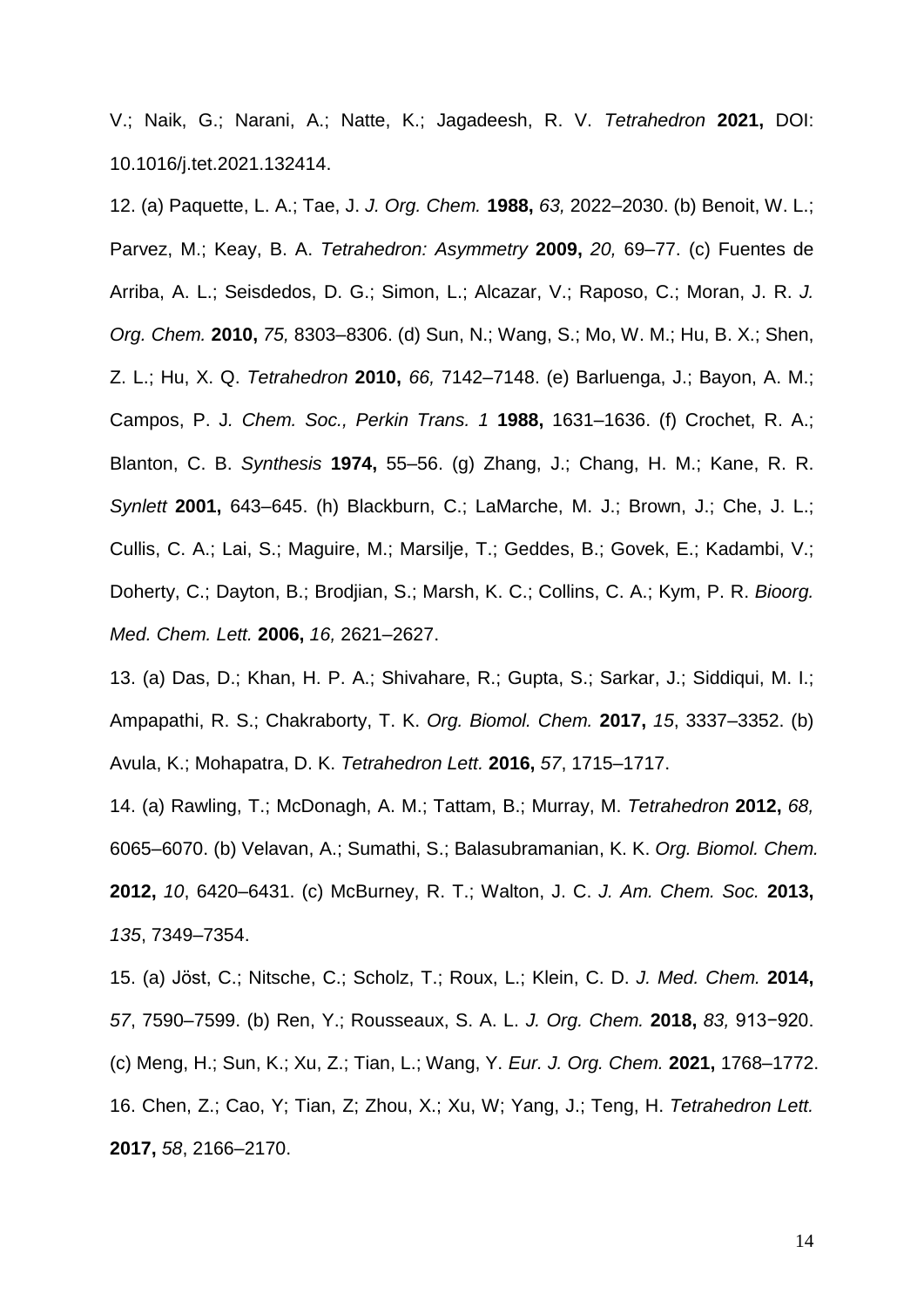17. (a) Peng, Z. H.; Wong, J. W.; Hansen, E. C.; Puchlopek-Dermenci, A. L. A.; Clarke, H. J. *Org. Lett.* **2014,** *16*, 860–863. (b) Padiya, K. J.; Gavade, S.; Kardile, B.; Tiwari, M.; Bajare, S.; Mane, M.; Gaware, V.; Varghese, S.; Harel, D.; Kurhade, S. *Org. Lett.* **2012,** *14*, 2814–2817. (c) de. Greef, T. F. A.; Nieuwenhuizen, M. M. L.; Sijbesma, R. P.; Meijer, E. W. *J. Org. Chem.* **2010,** *75*, 598–610. (d) Duspara, P. A.; Islam, M. S.; Lough, A. J.; Batey, R. A. *J. Org. Chem.* **2012,** *77*, 10362–10368. (e) Wong, E. C. N.; Reekie, T. A.; Werry, E. L.; O'Brien-Brown, J.; Bowyer, S. L.; Kassiou, M. *Bioorg. Med. Chem. Lett.* **2017,** *27(11),* 2439-2442. (f) Venter, J.; Perez, C.; van Otterlo, W. A. L.; Martinez, A.; Blackie, M. A. L. *Bioorg. Med. Chem. Lett.* **2019,** *29(13),* 1597-1600. (g) Jones, C. D.; Simmons, H. T. D.; Horner, K.E.; Liu, K.; Thompson, R. L.; Steed, J. W. *Nat. Chem.* **2019,** *11(4),* 375-381. (h) Kondoh, A.; Ishikawa, S.; Terada, M. *J. Am. Chem. Soc.* **2020,** *142(8),* 3724-3728.

18. (a) Steve, P. R.; Nicola, J. D.; Ian, H. *Macromolecules* **2004,** *37*, 9418–9430. (b) Griffin, R. J.; Evers, E.; Davison, R.; Gibson, A. E.; Layton, D.; Irwin, W. J. *J. Chem. Soc., Perkin Trans. 1* **1996,** 1205–1211. (c) Alsarraf, J.; Petitpoisson, L.; Pichette, A. *Org. Lett*. *2021, 23(15),* 6052-6056. (d) Zhao, C.; Ye, Z.; Ma, Z.; Wildman, S. A.; Blaszczyk, S. A.; Hu, L.; Guizei, I. A.; Tang, W. *Nat. Commun.* **2019,** *10(1)*, 1-10. 19. Nugent, J.; Campbell, S. G.; Vo, Y.; Schwartz, B. D. *Eur. J. Org. Chem.* **2017,** *34,*

5110–5118.

20. (a) Prasad, A. S. B.; Kanth, J. V. B.; Periasamy, M. *Tetrahedron* **1992,** *48*, 4623– 4628. (b) Rodrigues, A.; Olivato, P. R.; Rittner, R. *Synthesis* **2005,** *15*, 2578–2582; (c) Vagala, H.; Mariappan, P. *Tetrahedron: Asymmetry* **2017,** *28*, 175–180.

21. (a) Abinet, E.; Martin, D.; Standfuss, S.; Kulinna, H.; Spaniol, T. P.; Okuda, J. *Chem. Eur. J.* **2011,** *17*, 15014–15026. (b) Garnier-Amblard, E. C.; Mays, S. G.; Arrendale, R. F.; Baillie, M. T.; Bushnev, A. S.; Culver, D. G.; Evers, T. J.; Holt, J. J.; Howard, R. B.; Liebeskind, L. S.; Menaldino, D. S.; Natchus, M. G.; Petros, J. A.;